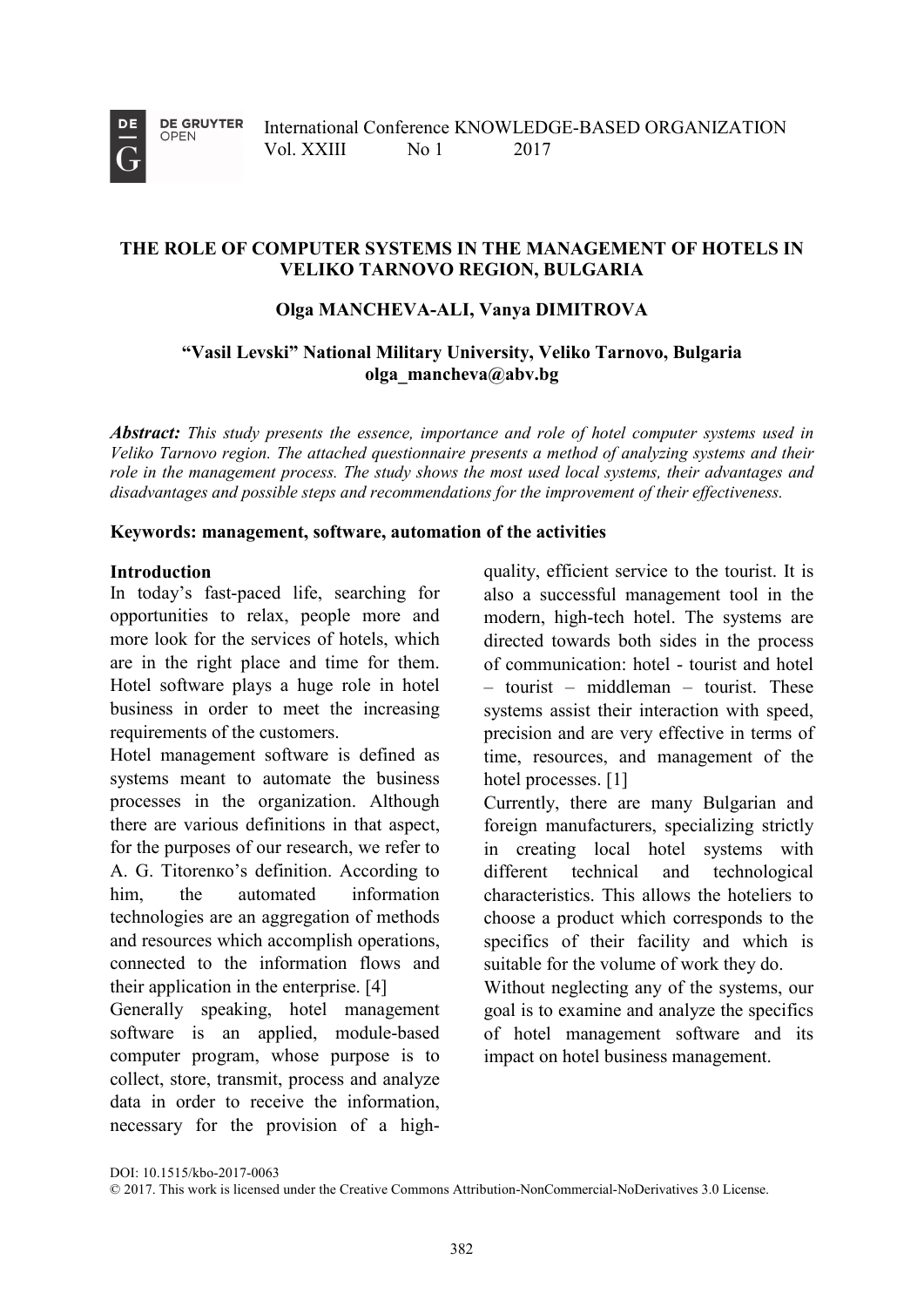# **1. Hotel management software – specifics and influence on management processes**

V. Todoriev defines hotel computer systems as a possibility for the manager to exercise control over all the activities by modulating the processes, cycles and the separate phases of the hotel's operations, connected with the actual marketing and management; as well as controlling the activities connected with the storage space, pricing, accounting, trading, dining and recreation facilities, hotel household, additional services etc. The most common modules are: [3]

- $\triangleright$  configuration of the hotel base;
- $\triangleright$  reservations;
- $\triangleright$  room allocation;
- $\triangleright$  contracts;
- $\triangleright$  hotel household;
- $\triangleright$  statistics;
- $\triangleright$  dining and recreation;
- $\triangleright$  nationality of the guests etc.

The hotel management software is a corporate product, offering functions, specific to the technological cycle and activities in the hotel enterprise. It is built of modules for planning, organizing, managing, conducting and control over the activities in the hotel. These modules provide the hotel management with a wide variety of professional options, offer optimal solutions for every process, contribute to the development of the technology and maintain high standards of service. There are many Bulgarian and foreign companies, specialized in the production of hotel systems with different technical and technological characteristics, which allows hoteliers to choose a particular product, corresponding to the needs of the specific hotel and to the amount of work done there.

Figure 1 shows the users of the local hotel system and the collaboration between them.



*Figure 1. Hotel management software and its users (original figure)*

It is evident that the system works with the tourists directly, indirectly and trough the mediation of a tour operator or a tour agent as well as through an internet reservation system. The connection is easy, accessible and reduces the possibility for information mistakes and inaccuracies in the communication to the minimum.

## **2. Types of hotel management software**

In order to define the influence of the specialized computer programs in the hotel business and their impact on management processes and because of the lack of precise and clear differentiation between the different types of hotel management software, we suggest the following classification, where the technological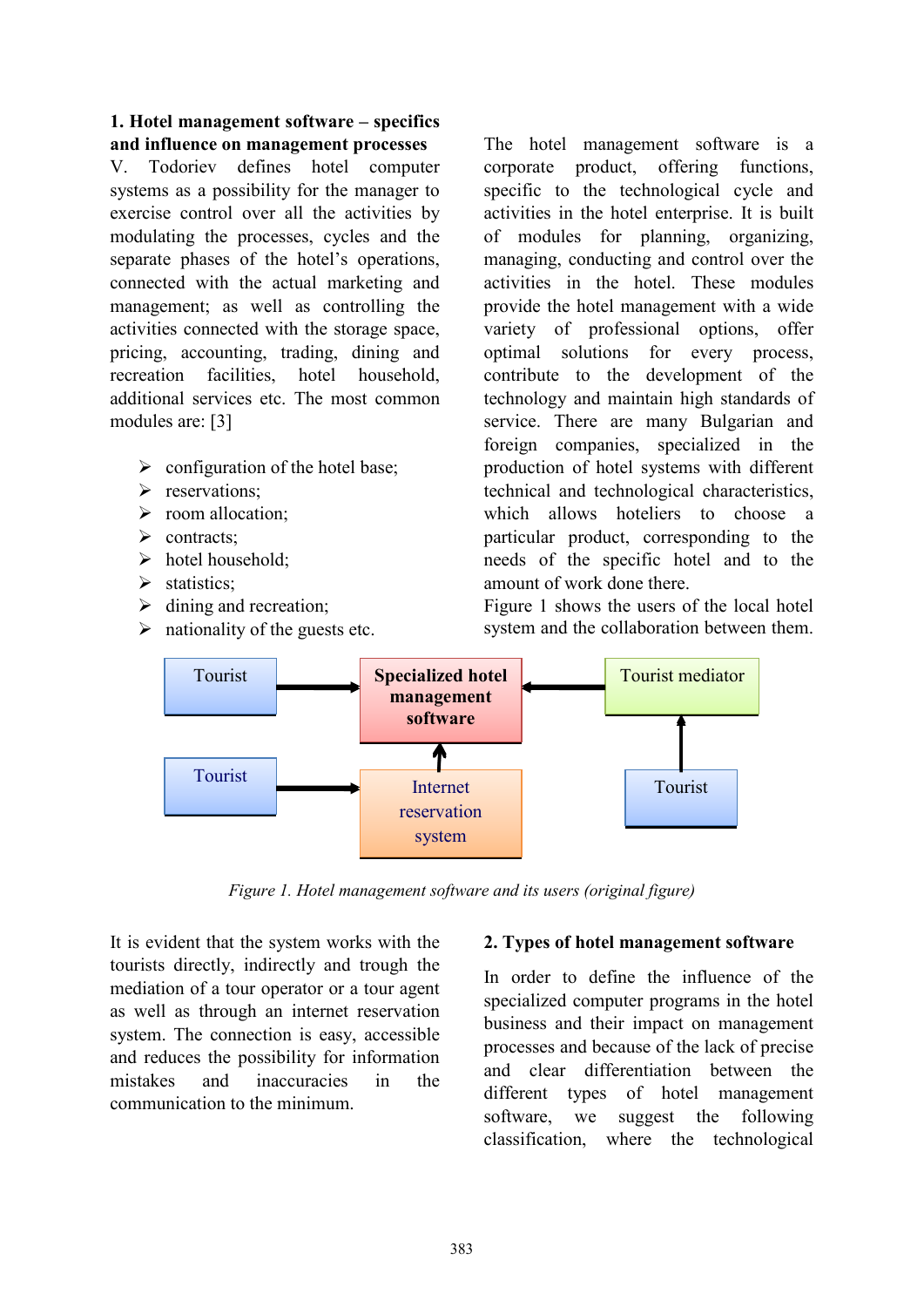capacities of the systems are of great importance (Fig.1)



*Figure 2. Types of specialized hotel management software (original figure)*

*Here is a short description of the listed software:*

 *Basic software* – Including hotel software which only has basic functions for the management of the hotel – reservations, accommodation, and payment. This software cannot communicate with other departments of the hotel (restaurant, SPA and wellness center, telephone system) and is completely independent. It is not flexible and is often not functionally consistent. This software is preferred by hotels with small capacity and low rating (chiefly, with up to 30 beds, 1 or 2 stars). The products are cheap and often not capable of working with newer computer versions. Their manufacturers do not create updates to the existing software, which means that the software or the connected module do not function or are inapplicable when there is a newer version of the office package.

The basic software has favorable influence on the management processes, assisting in the organization of some of the activities and processes in the hotel. The price of the products is low and the managers do not need to invest a lot in their purchase and implementation. Through their usage, the activity in the hotel can be defined as semiautomatic i.e. an activity depending on human resources on all levels.

 *High-tech software* – These are software applications, which have all the technical and technological features needed for work in the tourist facility. Their features allow connection with other departments of the hotel as well as with internal and external reservation systems. This type of software is preferred by hotels with bigger capacity and higher rating. They are updated, taking into account the legislation concerning the work of hotels. The price of the computer products of this class is substantially higher, as is the price of their maintenance.

Concerning the management of the facility, the software is connected with all management functions, including planning (with the newest systems of this type). Its usage leads to automation of the activities in the hotel, so the human factor is partly responsible for the quality of the service, but human activity is mainly restricted to introducing data into the system. The system, in its turn, generates a variety of reference, needed for the management. The whole work and management process is facilitated.

 *Connecting software* – This software is developed specifically for big hotel complexes and hotel chains and takes into consideration all features of the facilities. The specific thing about this software is that, in addition to its local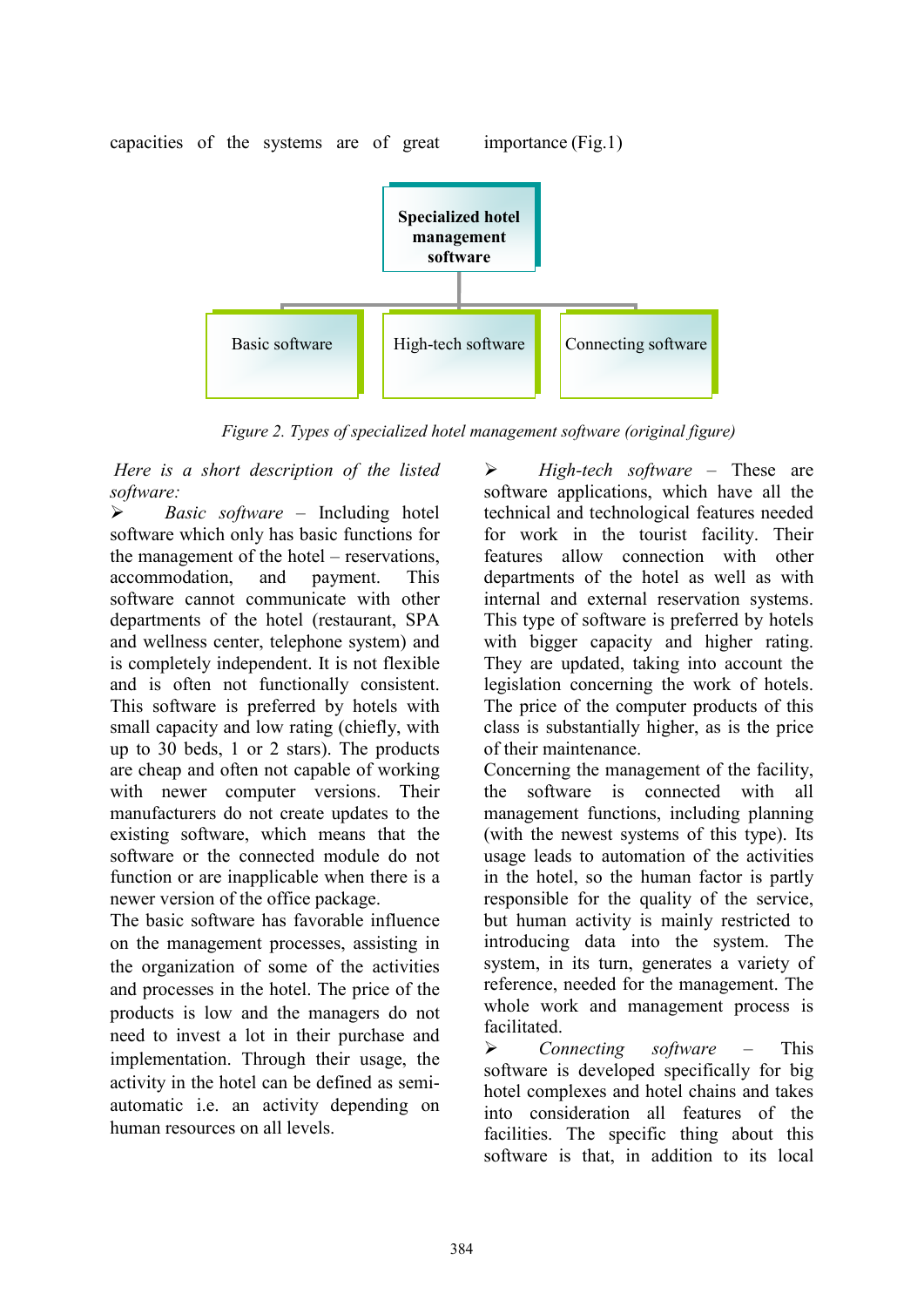function of work, online connection with mediators and reservation systems, it also has a connecting function between the separate facilities within the hotel chain, and i.e. it has a networking function. The price of this kind of software is higher, but the specifics of the work in chains require it.

From a management perspective it can be concluded that the connecting systems are similar to the high-tech ones, apart from the fact that they can receive information about the other hotels from the chain in real time and that they process much bigger information flows.

All three types of computer programs are successfully applied in the hotel facilities

survey consisting of 10 key questions. Because the studied facilities were only 5 four-star hotels, it turned out that the research needed to be repeated and more hotels of different rating needed to be included for the information to be more conclusive.

In the period 2013-2016, 47 hotel establishments from 114 that are located in the Veliko Tarnovo region, which were<br>using specialized hotel management using specialized hotel software were examined. The analyze of data was accomplished in the period January – March 2017. That number of hotel establishments forms 41.2 % of all hotel establishments in the region.

The survey is expanded and includes 18



*Figure 3. The most important functions according to the managers (in %)*

and help the managers and staff with the performance of their tasks and assist the achieving of management goals.

### **3. Research of the role of hotel management software in Veliko Tarnovo region**

The following survey used a questionnaire method to establish the most widely used and preferred hotel programs in Veliko Tarnovo region. In 2011 an attempt was made to establish the role of hotel software in high-class facilities in the destination Veliko Tarnovo – Arbanasi, by means of a questions, divided in 3 categories.

The first category of questions are introducing for the survey (from 1 to 8 question). The second category questions are about technological qualities of the program – advantages disadvantages and functions (from 9 to 15 question). The third category questions are about the grade and recommendation of the hoteliers about improving the activity of the programs (from 16 to 18 question). The collected data from the survey showed that the advantages of the system are much more than the disadvantages and are contributing for the effective functioning of the hotel.

The accent of the survey, that will be presented in the present paper is from the